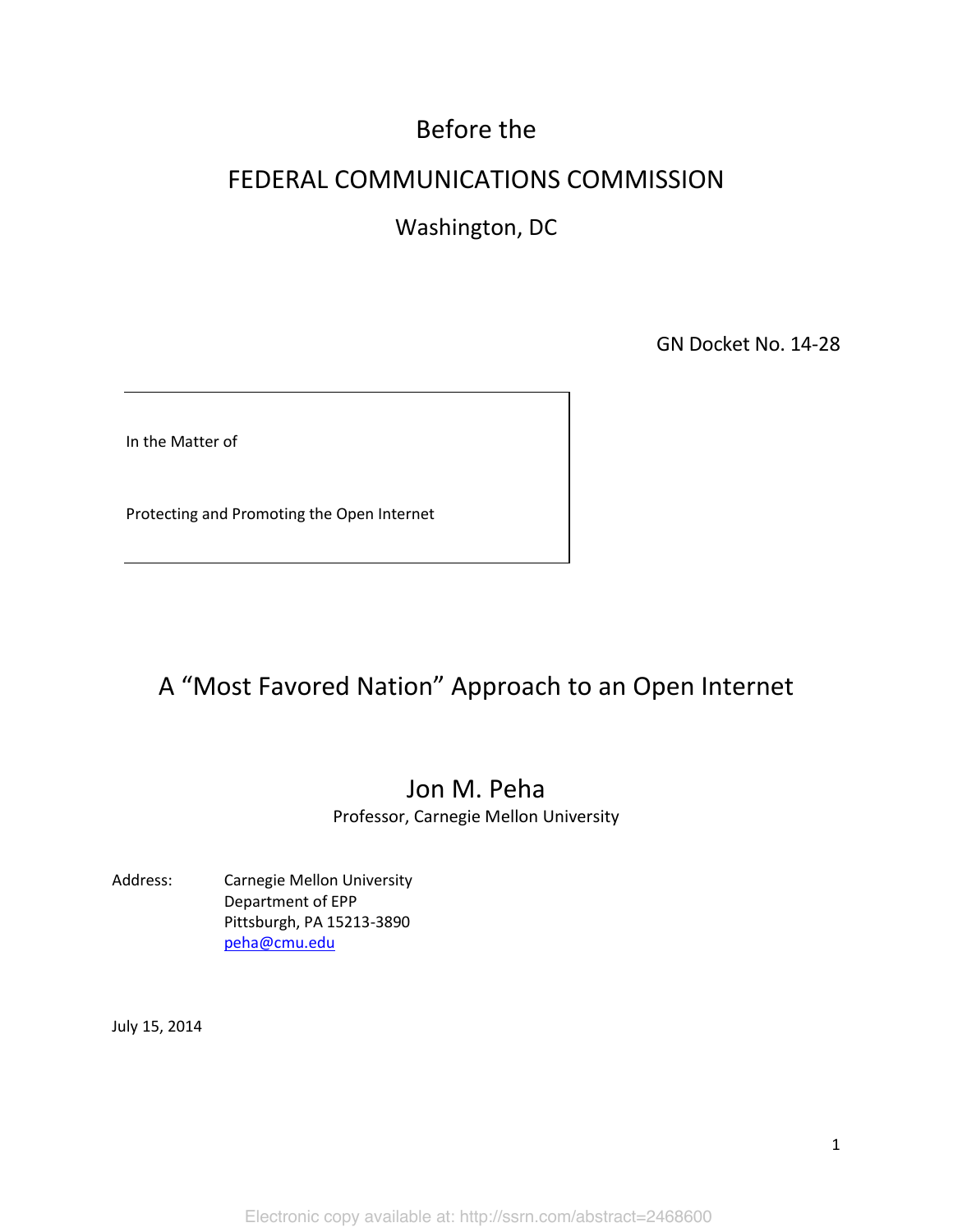#### **Executive Summary**

It is important for the Commission to establish new Open Internet rules. However, the proposed rules that set a minimum level of access and allow unlimited negotiation beyond that minimum will not protect the Open Internet. The NPRM's proposal to maintain the "specialized services" loophole is also a potential threat to an Open Internet. However, the NPRM is right not to prohibit all forms of priority, as priority can benefit Internet users. This paper proposes an alternative "most favored nation" approach, wherein arrangements between Internet access providers and content or application service providers must be public under transparency rules, and a content or application service provider is empowered under the "commercial reasonableness" standard to demand any arrangement that an Internet access provider has previously offered to another similarly situated entity. This policy would particularly benefit new entrepreneurial ventures. The Commission should simultaneously establish limits on the definition of "specialized services" to close loopholes in the 2010 rules that could allow the worst forms of "pay for priority," and the Commission should broaden its definition of "pay for priority." This most-favored-nation policy would protect the Open Internet far more effectively than the rules proposed in the NPRM, and the Commission has sufficient authority under either Section 706 or Title II. The Commission should also begin collecting more information on interconnection, without directly regulating the quality or price of interconnection.

#### **Author Qualifications and Disclaimer**

Jon Peha is a Full Professor at Carnegie Mellon University, with experience in industry, government, and academia. In government, he served at the FCC as Chief Technologist, in the White House as Assistant Director of OSTP, in the House Energy & Commerce Committee, and at USAID for the Telecommunications Leadership Program. In industry, he has been Chief Technical Officer for three hightech companies, and member of technical staff at SRI International, AT&T Bell Labs, and Microsoft. At Carnegie Mellon, he is a Professor in the Dept. of Electrical & Computer Engineering and the Dept. of Engineering & Public Policy, and former Associate Director of the Center for Wireless & Broadband Networking. Dr. Peha holds a PhD in electrical engineering from Stanford. He is an *IEEE Fellow* and an *AAAS Fellow*, and was selected by AAAS as one of 40 Featured Science and Technology Policy Fellows of the last 40 years ("40@40"). Dr. Peha has received the FCC's "Excellence in Engineering Award," the IEEE Communications Society TCCN Publication Award for career contributions, and the Brown Engineering Medal. He consults on a wide range of technical and policy issues related to information and communications technology.

In writing this comment, Dr. Peha represents no one but himself.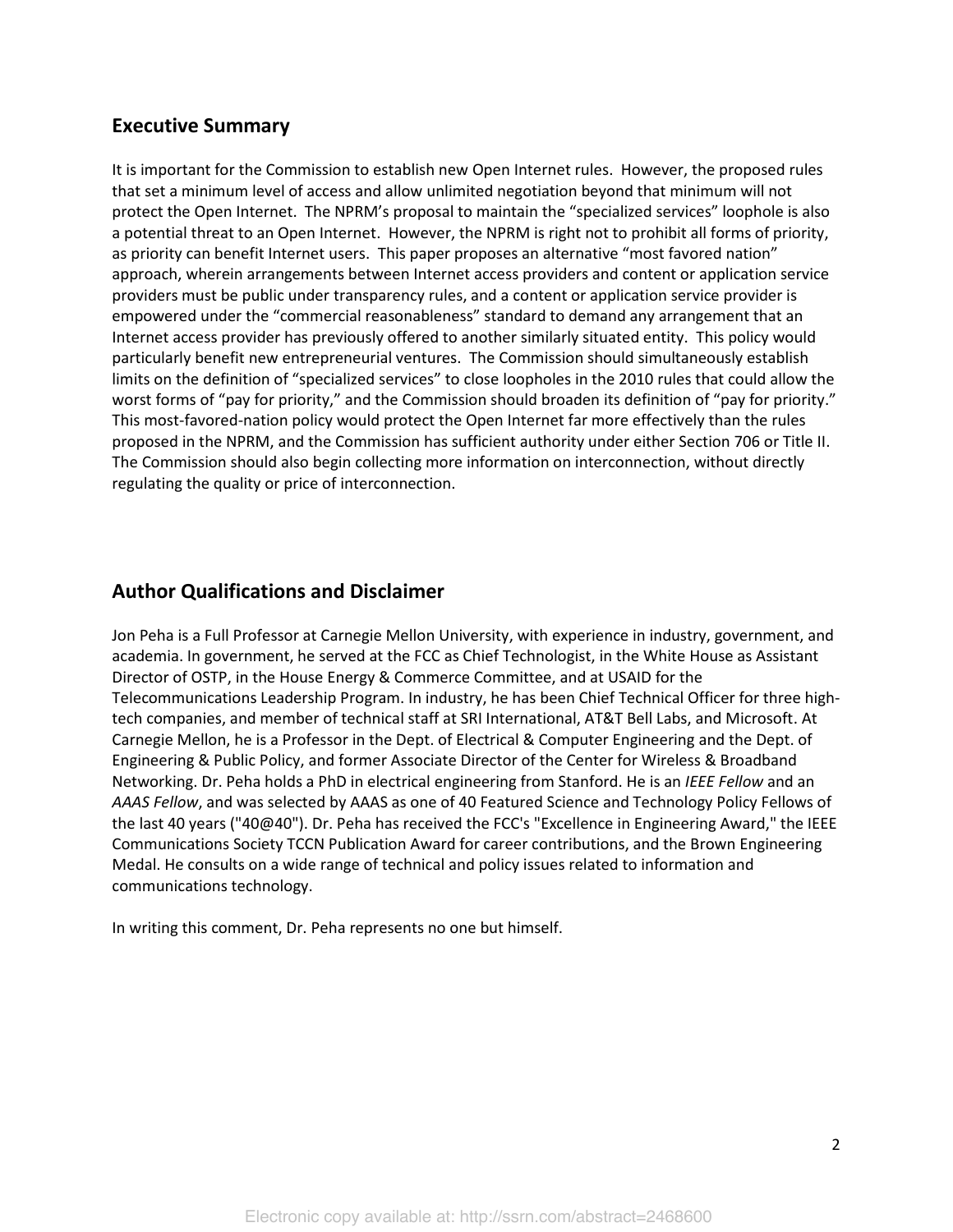#### **Contents**

- 1. [There is still need for Open Internet rules.](#page-2-0)
- 2. [The FCC should focus more on how broadband providers can extract rents in upstream markets.](#page-3-0)
- 3. [Some uses of priority benefit consumers and should not be prohibited.](#page-4-0)
- 4. A ["minimum level of access" requirement will not protect the Open Internet.](file:///C:/Users/peha/Documents/changing%20files/messages/papers%20&%20abstracts/net%20neutrality%20filing%202014/minimum%23_The_proposed_)
- 5. [If a minimum level of access is established, it should not be defined as proposed in the NPRM.](#page-6-0)
- 6. [The FCC should close the "specialized service" loophole, which cou](#page-8-0)ld allow the worst forms of pay for [priority.](#page-8-0)
- 7. [It is possible to prohibit the most harmful forms of discrimination](#page-9-0) by adding a "most favored [nation" requirement to the "commercially reasonable" standard, and expanding the](#page-9-0) transparency requirement. The Commission [has authority under either Section 706](#page-9-0) or Title II.
- 8. [The Commission should broaden its definition of "pay for priority."](#page-10-0)
- <span id="page-2-0"></span>9. The FCC [should collect more information about interconnection agreements and congestion.](#page-10-1)

## **1. There is still need for Open Internet rules.**

Network neutrality became an important Internet policy issue because of two trends: the emergence of traffic management and billing technologies that allowed Internet service providers to discriminate in sophisticated ways, and the emergence of a market structure that gave some Internet service providers incentive to use discrimination in a way that harms consumers and reduces social welfare.<sup>1</sup> The FCC seeks comment on whether the resulting need for Open Internet rules has changed since the rules were adopted.<sup>2</sup> As discussed below, each of these conditions remain, so the need for Open Internet rules remains as well.

The FCC and the D.C. Circuit court are both correct in their conclusion that "broadband providers have the technological ability to distinguish between and discriminate against certain types of Internet traffic."<sup>34</sup> Technical methods that support this ability were in place before the Open Internet rules were adopted, and these same methods are still effective today. As described more fully elsewhere,<sup>5</sup> methods to distinguish between traffic types include inspection of network-layer and transport-layer *header information*, *deep packet inspection*, and *flow classification*. Methods to discriminate among traffic classes once traffic has been categorized include separation of traffic into *separate real or virtual channels*, and use of *traffic control algorithms* for functions such as packet scheduling, packet dropping, or routing that discriminate. All of these affect the quality of service that users observe. In addition,

Henceforth Open Internet NPRM, May 2014.

 $1$  Section 1 of J. M. Peha, "The Benefits and Risks of Mandating Network Neutrality, and the Quest for a Balanced Policy," *Telecom Policy Research Conference,* 2006. [www.ece.cmu.edu/~peha/balanced\\_net\\_neutrality\\_policy.pdf](http://www.ece.cmu.edu/~peha/balanced_net_neutrality_policy.pdf) <sup>2</sup> Paragraph 51 of Federal Communications Commission, Notice of Proposed Rulemaking in the matter of Protecting and Promoting the Open Internet, GN Docket No. 14-28, May 15, 2014.

 $3$  Paragraph 51 of Open Internet NPRM, May 2014.

<sup>4</sup> *Verizon v. FCC*, United States Court of Appeals for District of Columbia Circuit, No. 11-1355, Jan. 14, 2014.

<sup>&</sup>lt;sup>5</sup> Section 2 of J. M. Peha, "The Benefits and Risks of Mandating Network Neutrality, and the Quest for a Balanced Policy," Telecom Policy Research Conference, 2006. www.ece.cmu.edu/~peha/balanced net neutrality policy.pdf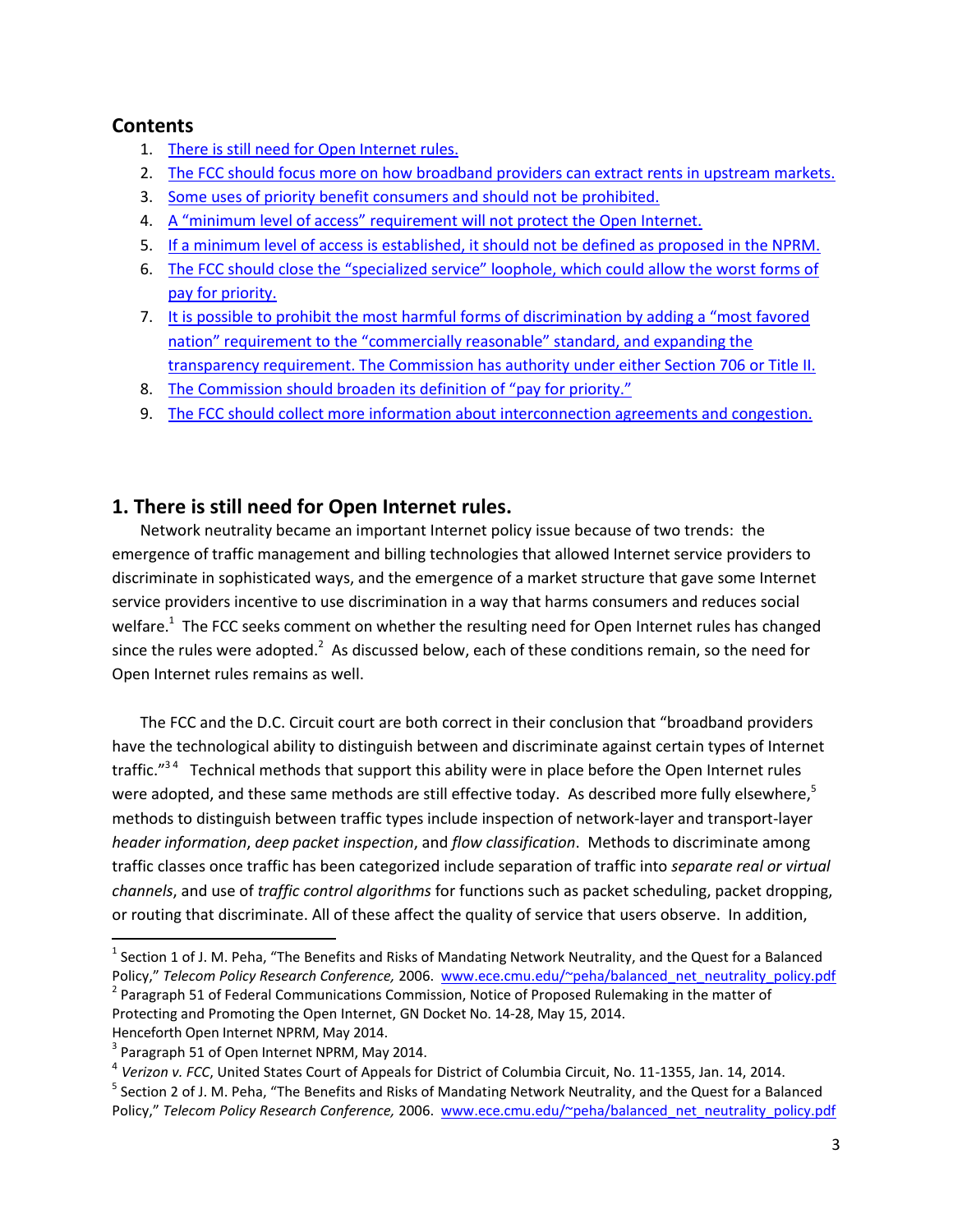Internet providers can use *content billing*, a technique by which users are charged based on the types of traffic they send and receive, independent of whether quality of service differs by traffic type. Similarly, they can charge users by the byte sent and/or received, but choose to count some but not all traffic in the byte count.

A noteworthy new development is the increasing number of direct peering agreements between Internet access providers and large content or application providers. For traffic associated with these agreements, an Internet access provider can often identify the application type (e.g. video streaming) or at least the specific provider of that content based on the point where traffic entered its network. Discrimination may occur at or near the Internet exchange point, or packets may be tagged when they enter to facilitate discrimination elsewhere, such as in the last-mile connection. As a result, some forms of discrimination are even easier today than they were a few years ago.

The other trend that made network neutrality important was the reduction of competition among Internet access providers when broadband replaced dial-up as the primary means of Internet access. In a highly competitive market, Internet access providers would be less likely to use discrimination in a way that end users dislike because some customers would switch to a competitor. However, if for example there is only one other Internet access provider in the region, and this competitor provides data rates that are vastly inferior, then an Internet access provider may not worry much about losing customers. We have not seen a substantial increase in the number of broadband Internet access providers available to end users since the Open Internet rules were first adopted.

## <span id="page-3-0"></span>**2. The FCC should focus more on how broadband providers can extract rents in upstream markets.**

It is impossible to craft effective network neutrality rules without first understanding why profitseeking broadband access providers might have incentive to adopt practices that harm consumers. For this reason, the NRPM's question on whether there are other economic theories that the Commission should consider<sup>6</sup> is especially important. As described in more detail elsewhere,<sup>7</sup> it is particularly important to consider rent extraction in upstream markets.

Competition among broadband access providers is limited, and limited competition can fuel rent extraction. Consider the case of a profit-seeking monopoly provider. In general, a monopoly maximizes profit by setting prices as high as possible without exceeding what consumers are willing to pay. If consumers are willing to pay more for product A than product B, then a monopoly will charge more for product A, even if costs are the same. Broadband Internet access providers sell the delivery of packets, and Internet users are willing to pay far more for the timely delivery of some packets than for others, depending on upstream market, where a market may be associated with a type of application, content

<sup>&</sup>lt;sup>6</sup> Paragraph 50 of Open Internet NPRM, May 2014.<br><sup>7</sup> Section 4 of J. M. Peha, "The Benefits and Risks of Mandating Network Neutrality, and the Quest for a Balanced Policy," Telecom Policy Research Conference, 2006. www.ece.cmu.edu/~peha/balanced net neutrality policy.pdf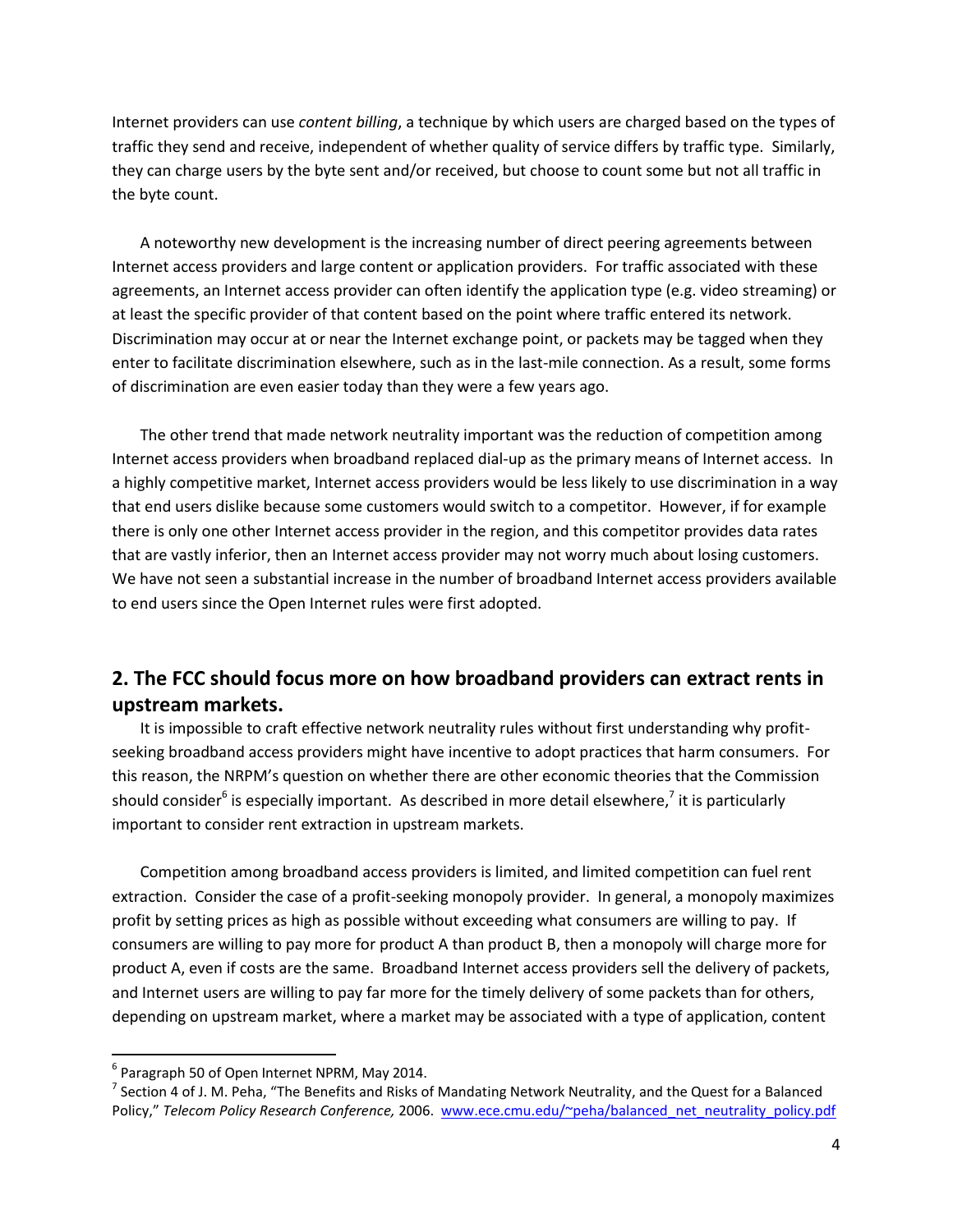or device attached at the customer premises. The profit-maximizing strategy is to charge differently for different upstream markets, such that prices reflect willingness to pay. For example, a broadband provider could increase profit by charging differently for the timely delivery of a video streaming packet than the timely delivery of a VOIP packet, and differently for the delivery of a 5 MB iTune song than for the delivery of a 5 MB text file containing the latest FCC NPRM. One of the ways to achieve this is through "content billing."<sup>8</sup> Note that in this way, broadband providers can extract rents even in highly competitive upstream markets. For example, even if there are hundreds of companies streaming music to consumers, a broadband access provider can add a charge for delivering this music that will drive total price towards what we expect in a music market with little or no competition. Because a policy that succeeds at maintaining competition in upstream markets can still fail at preventing oligopoly rent extraction in these markets, limiting the extraction of rents should be an explicit policy goal.

While content billing is not widely used in the United States today, there is a variant of this strategy that should fall within the definition of pay for priority that appears to be likely. For some applications, the value of delivering a given packet stream depends greatly on the quality of service, as reflected in end-to-end latency, packet loss rate, and related measures. For example, latency matters so much for a VOIP packet that delivering a VOIP packet too late is no better than blocking the packet entirely. For these applications, a monopoly broadband access provider can extract rents almost as effectively as described above by setting a price for good quality of service that depends on the upstream market, and implicitly on willingness to pay. As a result, we could see a different price for providing good quality of service for the streaming of the Super Bowl than for the streaming of an algebra tutorial for high school students, even though the broadband provider is providing the same service and incurring the same cost in both cases.<sup>9</sup> In a highly competitive market, rival broadband access providers might defeat this strategy by undercutting the more excessive prices, but this is less likely in markets with no more than two Internet access providers.

Thus, if a profit-seeking broadband access provider with sufficient market power can set different prices for each upstream market, this is likely to lead to oligopoly rents, higher prices for Internet users, and probably lower Internet utilization. Open Internet rules should address this scenario.

#### <span id="page-4-0"></span>**3. Some uses of priority benefit consumers and should not be prohibited.**

Although there are ways to employ priority in a way that extracts rents and harms Internet users, there are also ways to employ priority and other forms of discrimination that bring great value to Internet users.<sup>10</sup> The Commission should seek to preserve these valuable uses.

 $8$  Section 2 of J. M. Peha, "The Benefits and Risks of Mandating Network Neutrality, and the Quest for a Balanced Policy," Telecom Policy Research Conference, 2006. www.ece.cmu.edu/~peha/balanced net neutrality policy.pdf<br><sup>9</sup> The reader is free to judge which is the higher-value service.<br><sup>10</sup> Section 3 of J. M. Peha, "The Benefits and

Policy," *Telecom Policy Research Conference*, 2006. www.ece.cmu.edu/~peha/balanced net neutrality policy.pdf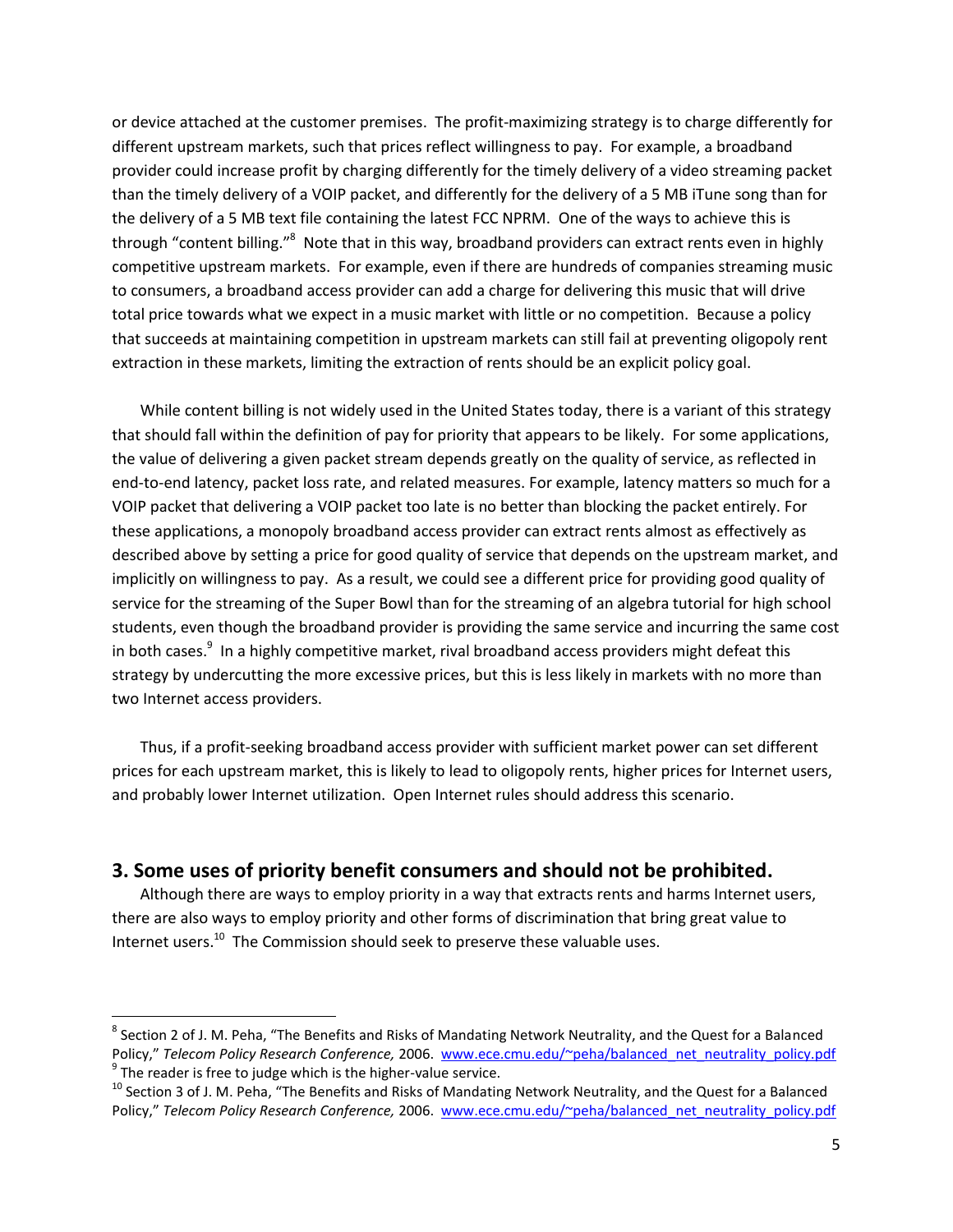One benefit of these mechanisms is to protect quality of service for those applications that need protection most. For example, videoconference applications would be far more valuable if it were possible to protect packets associated with these applications from long queueing delays even during periods of network congestion. If this led to a very slight increase in the time to download a large email attachment, many of us wouldn't mind or even notice. We may someday see life-or-death applications emerge that require better quality of service in the face of congestion. For example, researchers are advancing telemedicine applications for patients who connect from their homes to communicate with distant heath care providers in real time. The FCC should not prohibit mechanisms that would make these applications practical.

Some have argued that Internet access providers should be allowed to prioritize some traffic, as long as the access providers do not charge for that service. However, differential pricing is intertwined with differential quality of service. Unless there is some form of higher price associated with superior service, we may see all users requesting superior service for all traffic, which would defeat the purpose.<sup>11</sup> Moreover, if there is a cost to provide these services, Internet service providers are less likely to provide the service if charges are prohibited.

Others argue that priority services should be allowed, and that Internet access providers should be able to charge for them, but Internet access providers should only be able to charge customers with direct connections rather than remote content or application service providers. This limitation has the benefit of making some forms of rent-seeking more difficult, but there are two important disadvantages. One concerns financial arrangements. If an Internet access provider is allowed to charge residential customers but not content providers, then it becomes more difficult to offer services in which residential Internet users are not expected to pay. For example, a university might wish to offer a massively open online course (MOOC) to high school students throughout the U.S. without requiring students to pay anything, including the cost of enhanced quality of service from an Internet access provider, but this would be prohibited. A for-profit video provider that gets its revenue from advertising would have a similar problem, as would its viewers who prefer not to pay for TV. The other disadvantage of this limitation is technical. The IP protocol makes it easy for Internet users to indicate in the packets they send that the sender wants these packets to experience superior quality of service and that the sender is willing to pay for this. However, there is at present no way for a user to indicate that there is a particular set of packets she wants to receive with superior quality of service, and that she commits to paying for this service. Although this problem is not insurmountable, it is not easy, and would require new technology and new business practices.

#### **4. A "minimum level of access" requirement will not protect the Open Internet.**

A "no blocking" rule and a transparency rule are important, but they are not enough. The recent NRPM proposes that the Commission impose a "minimum level of access" on broadband Internet access

 $11$  Section 3 of J. M. Peha, "The Benefits and Risks of Mandating Network Neutrality, and the Quest for a Balanced Policy," *Telecom Policy Research Conference*, 2006. www.ece.cmu.edu/~peha/balanced net neutrality policy.pdf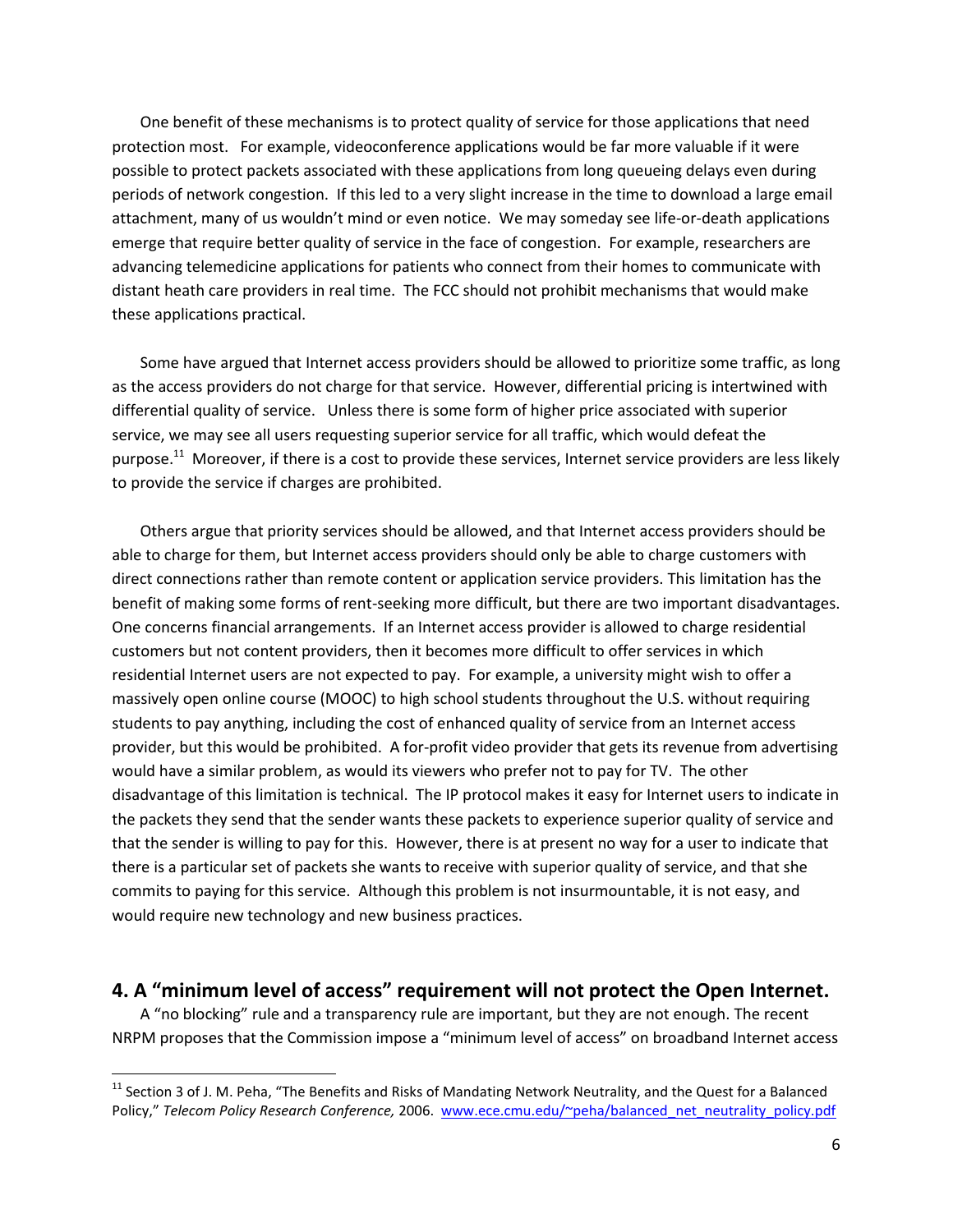providers, and then allow them to negotiate as they wish for service above this level.<sup>12</sup> As will be discussed below, this will not protect the Open Internet by preventing rent extraction, and it undermines the Commission's case to use Section 706 of the 1996 Telecom Act for legal authority.

If the Commission establishes a minimum level of access that is beyond what anyone would ever want, then no one would ever ask an Internet access provider for service exceeding the minimum. Thus, this is in effect equivalent to prohibiting such agreements, but with additional, unnecessary and possibly burdensome constraints on operations. If that is the Commission's intention, it should simply prohibit the arrangement outright. Thus, we assume here that there are some applications for which performance beyond the minimum is desired, no matter how that minimum is defined. Price and quality of service for these applications would be subject to open negotiation, and as some propose, unfettered negotiation as long as the deal is not entirely exclusive and not with an affiliate of the Internet provider.<sup>13</sup>

In this case, many forms of rent extraction discussed above are available to an Internet access provider with sufficient market power. In the example above, a provider might charge very differently for service that is better than the minimum when delivering the Super Bowl versus when delivering an algebra tutorial. More generally, an Internet access provider could set prices to extract oligopoly rents by exploiting the fact that user demand depends greatly on application and/or content. As discussed in Section 2, merely preventing an affiliate of the Internet access provider from monopolizing the upstream market does not prevent this form of rent extraction. An Internet access provider could also set prices in a way that protects legacy services from new over-the-top competition, perhaps by making over-the-top VOIP expensive. Equivalently, instead of setting different prices for the delivery of traffic at a given premium quality of service, a provider might hold price constant while offering different levels of quality of service to extract rents or to protect legacy services, perhaps by making sure that the quality of over-the-top VOIP is never as dependable as legacy telephone service.

The fact that this policy is relatively ineffective at protecting the open Internet also means it is less likely to withstand legal challenge if the Commission bases its authority on Section 706 rather than Title II of the Communications Act. The court was most persuaded by the argument that the FCC has the authority it claimed as long as Open Internet rules promote a virtuous cycle of innovation that leads to Internet expansion.<sup>14</sup> Consider an entrepreneur with a new application that would benefit from a quality of service beyond the minimum level. Not only must the entrepreneur pay for this premium service, but she may need to dispatch negotiators with extensive knowledge to every Internet access provider in the nation to get that service. Case-by-case negotiations can make transaction costs high, deterring this new entrant. From both a policy and a legal perspective, there are better approaches, as will be discussed in Section 7 of this document.

<span id="page-6-0"></span><sup>&</sup>lt;sup>12</sup> Paragraph 95 of Open Internet NPRM, May 2014.<br><sup>13</sup> Paragraph 141 of Open Internet NPRM, May 2014.

<sup>14</sup> *Verizon v. FCC*, United States Court of Appeals for District of Columbia Circuit, No. 11-1355, Jan. 14, 2014.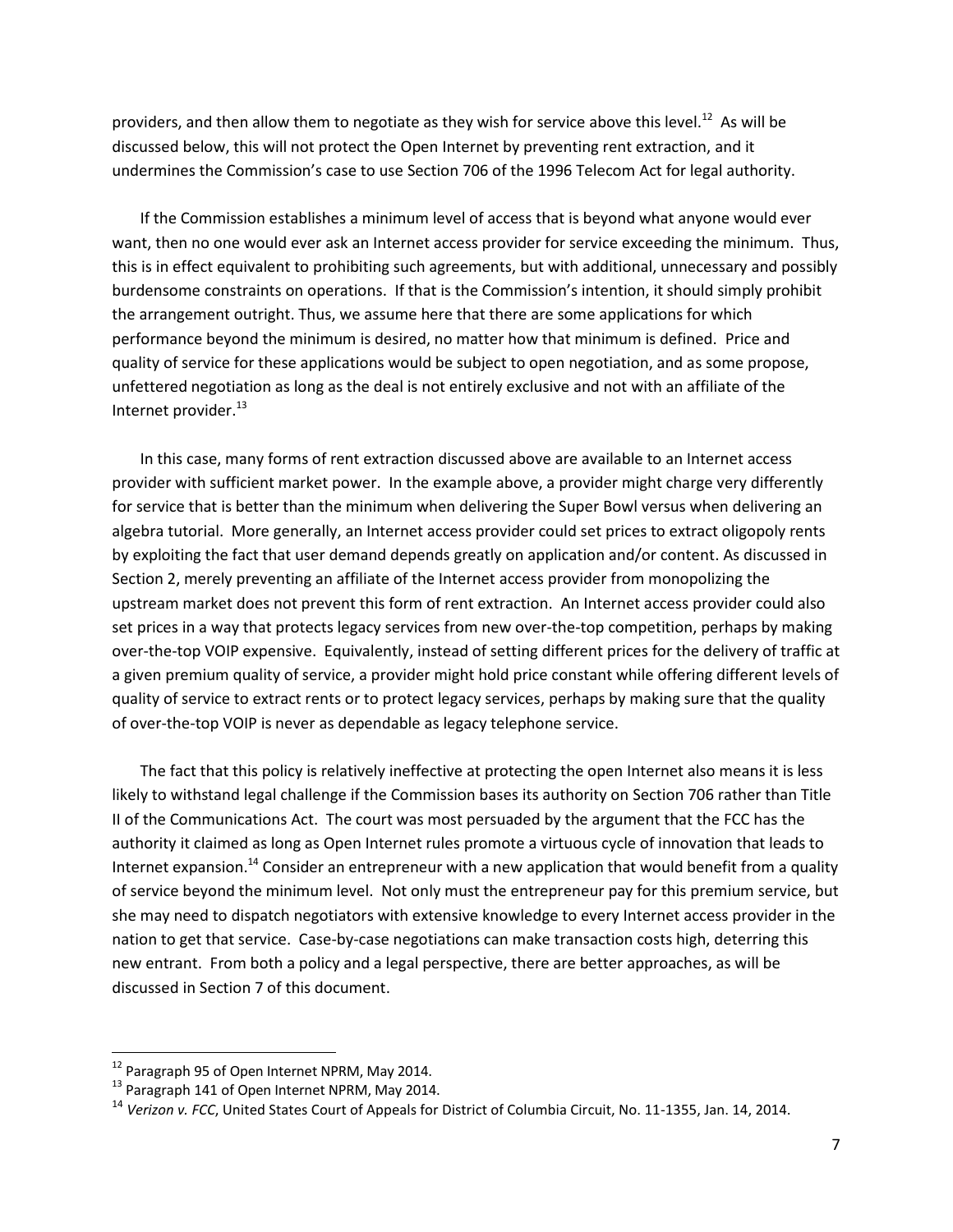## **5. If a minimum level of access is established, it should not be defined as proposed in the NPRM.**

The NPRM proposes three methods of defining a minimum level of access. This section explains why all three are problematic, and presents an alternative.

One approach is to impose "a requirement that broadband providers apply no less than a 'best effort' standard to deliver traffic to end users."<sup>15</sup> Best-effort delivery simply means that the network does not guarantee that packets will be delivered, so end systems that require reliable delivery may need to retransmit those packets that are lost. This proposal is unworkable for several reasons. First, it is meaningless to prohibit an Internet access provider from making its minimum-quality service worse than best effort because nothing is worse than best effort. What could be worse than unguaranteed? It is like prohibiting liquor stores from serving customers whose age is less than zero. Second, whether a service is best effort or guaranteed tells you little about what actually matters in this context - whether the quality of service provided is adequate for any given application. To someone watching a streaming video, quality depends on throughput. To someone on a VOIP call, quality depends on latency. There are best-effort services today that offer 100 Mb/s throughput, cross-country latency under 50 ms, and negligible loss rates. There are also best-effort services that provide 50 kb/s throughout, latencies of 250 ms, and high loss rate. We must look to something other than whether the service is best-effort to determine whether applications would be well supported. Third, the current Internet is based on IP technology, and IP is a best effort protocol. Typically, end devices use protocols such as TCP to make sure packets are delivered, but Internet service providers do not. Thus, until the dominant technology changes, it is likely that even premium services would be best effort.

Another proposed approach to "define a minimum level of access is through specific technical parameters, such as a minimum speed."<sup>16</sup> As discussed above, application performance depends on parameters such as throughput, latency, and loss, so parameters such as these could form the basis of a more reasonable limit. However, there is no way to define parameters such as these in a way that applies to all technologies and situations in a useful and fair way. For example, consider one Internet access provider serving a remote village in rural Alaska where backhaul is scarce, and another serving Manhattan. Technical parameters that would seem reasonable for the Alaskan village would be so lax as to be irrelevant in Manhattan. Technical parameters that would seem reasonable in Manhattan would be so costly to meet in rural Alaska that they would in practice be unachievable. Thus, this approach may require defining different minimums for different systems, which would be difficult to do fairly.

The third proposed approach is to require Internet access providers to offer service at a "level that satisfies the reasonable expectations of a typical end user."<sup>17</sup> The NPRM suggests that today a typical user could reasonably expect to be able to access streaming video, VOIP, and lawful content, but the

<sup>&</sup>lt;sup>15</sup> Paragraph 102 of Open Internet NPRM, May 2014.<br><sup>16</sup> Paragraph 103 of Open Internet NPRM, May 2014.<br><sup>17</sup> Paragraph 104 of Open Internet NPRM, May 2014.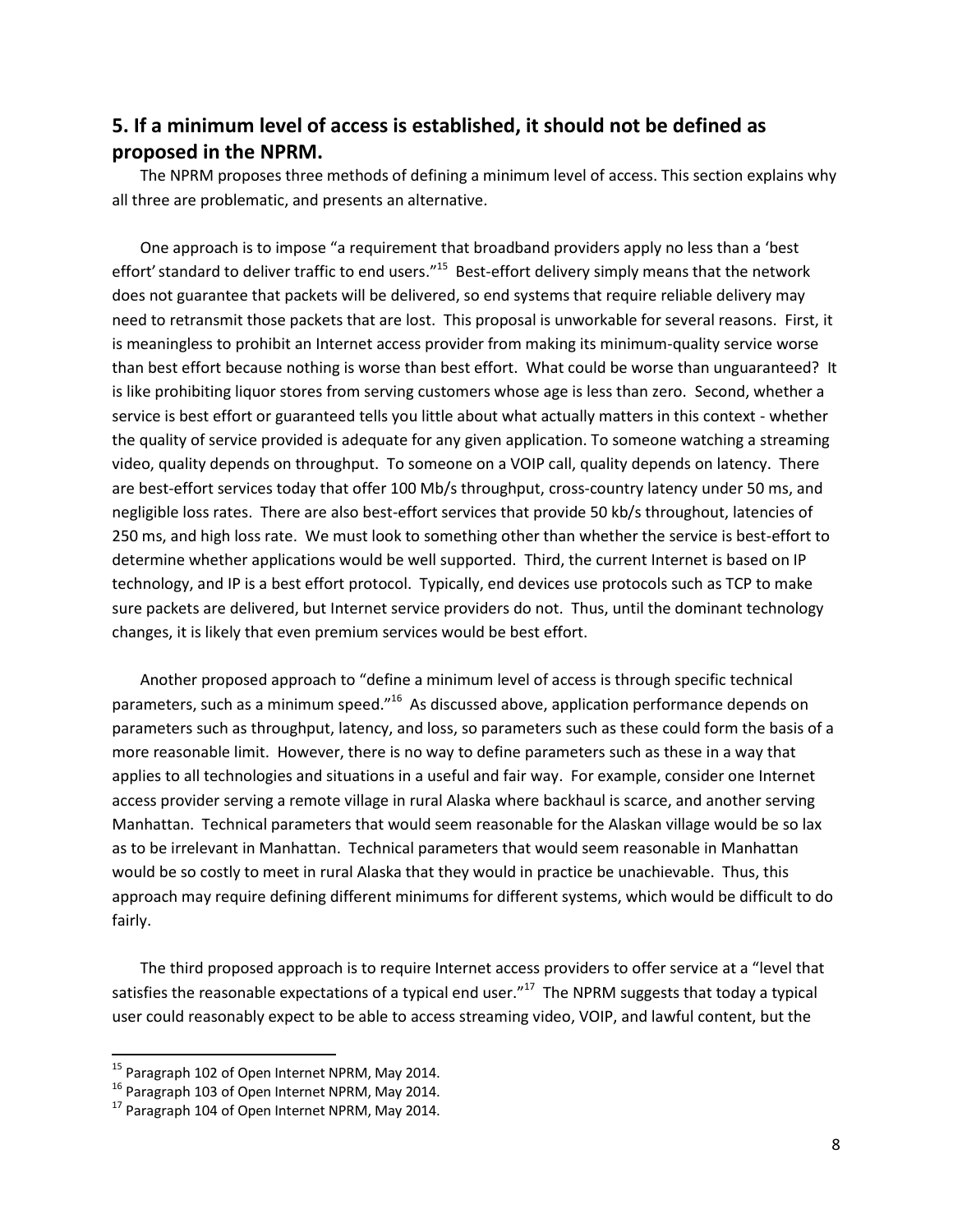NPRM suggests nothing about how this was determined, or the quality of service currently deemed reasonable for these applications, or whether acceptable quality of service is the same in urban and rural areas, or how the reasonableness standard should be adjusted as technology and applications change. Without considerably more guidance, it is hard to see how the Commission would ever determine which set of user expectations are reasonable and which are not without constantly being challenged in court as acting in an arbitrary and capricious manner.

I will argue in Section 7 that there are better ways to protect an Open Internet than with a minimum level of access, but if a minimum level is needed, it would be better to base that minimum on how capacity is divided up. The advantage of this approach is that it can be applied both to a fiberoptic network capable of delivering 1 Gb/s service and a remote WISP that is constrained by its 10 Mb/s backhaul. For example, the Commission could say that no more than X% of Internet capacity in the more congestion-prone links of the network can be used for traffic associated with a premium service.

## <span id="page-8-0"></span>**6. The FCC should close the "specialized service" loophole, which could allow the worst forms of pay for priority.**

While many believe that the 2010 Open Internet rules prohibited pay-for-priority arrangements, this may not be true. The 2010 Open Internet rules recognized that "specialized services" were not subject to all Open Internet rules, and the Commission declined to define specialized services. There are good reasons to label some services as specialized, and exempt them from some or all Open Internet rules. However, by not limiting use of the specialized label, the Commission gave Internet access providers the opportunity to adopt many practices that would otherwise be prohibited, including but not limited to pay-for-priority arrangements. The NPRM proposes to keep this potentially large loophole,<sup>18</sup> but this is the perfect time to limit what can be labeled as a specialized service.

Consider the case of an Internet access provider that also advertises a telephone service. The provider carves out a portion of IP capacity which is used exclusively for VOIP traffic associated with this telephone service. The service is regulated as a telephone service under Title II of the Communications Act. If this were an Internet service, it would violate Open Internet rules by blocking all applications other than VOIP. However, this service should clearly be treated as a telephone service that happens to be IP-based. This could reasonably be labeled as a specialized service.

Now the Internet access provider would like to add a specialized service for access to something that is a substitute for a service that is widely available on the Internet. For example, this specialized service is for auctions, and it looks a lot like eBay. (It may even be a repackaged eBay.) The IP-based traffic associated with this service shares capacity with other Internet traffic, but the auction traffic gets better quality of service than most Internet traffic. If no Open Internet rules apply, an arrangement like this could be used to give an affiliated auction site better quality of service than all of its competitors, or it could be used to make traffic from one upstream market more expensive than traffic from another

 $18$  Paragraph 60 of Open Internet NPRM, May 2014.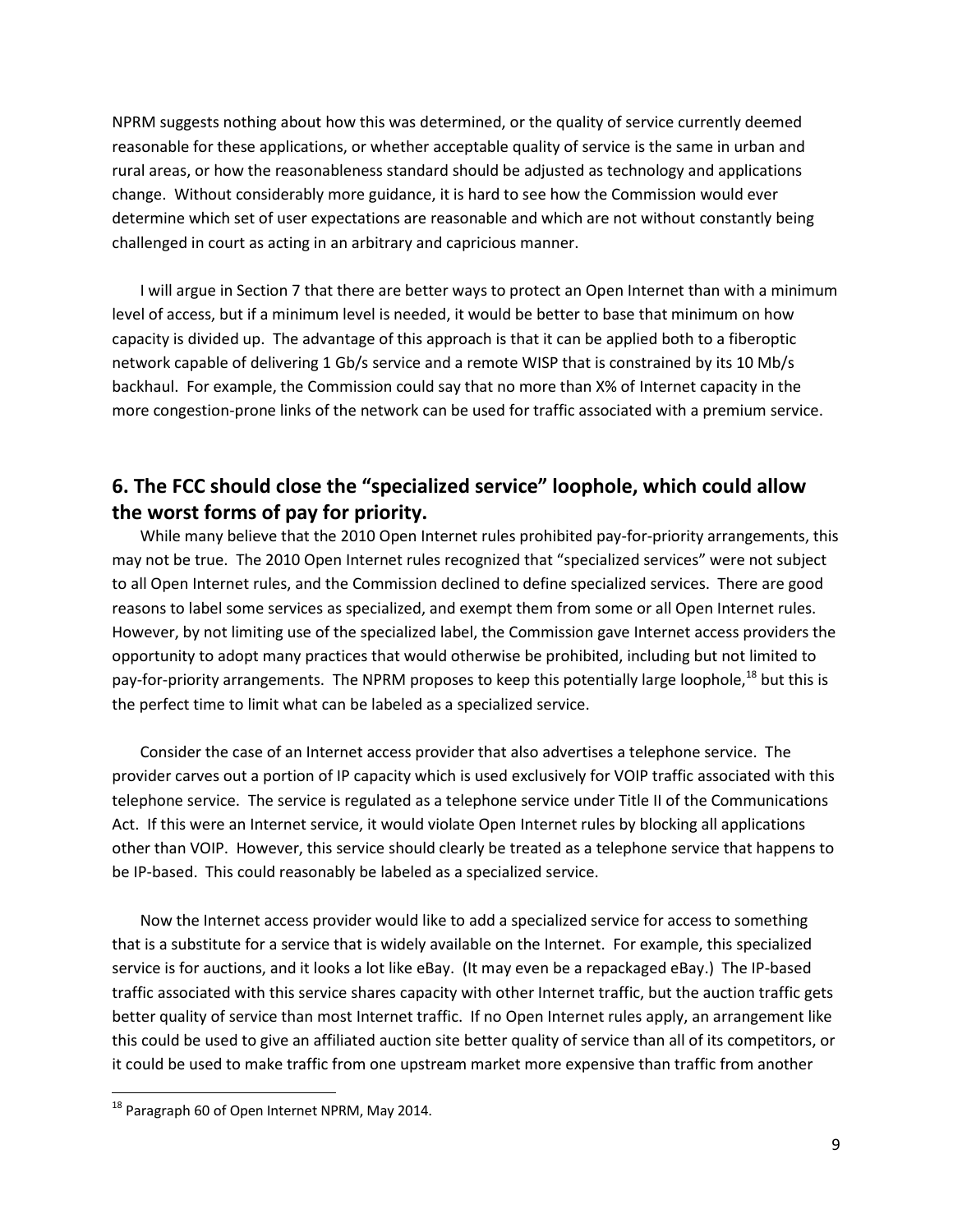upstream market even if the cost of carrying the traffic is the same for both. In effect, this is a pay-forpriority arrangement with no limits on rent extraction. Thus, it should not be possible for Internet access providers to use the specialized services label in this case, or if they can, additional limits on specialized services are needed.

# <span id="page-9-0"></span>**7. It is possible to prohibit the most harmful forms of discrimination by adding a "most favored nation" requirement to the "commercially reasonable" standard, and expanding the transparency requirement. The Commission has authority under either Section 706 or Title II.**

The FCC could continue to allow pay for priority arrangements and still prohibit many forms of oligopoly rent-seeking by allowing content and application service providers to invoke "most favored nation" rights. This means that any content or application service provider can demand that an Internet access provider offer it the same deal that this Internet access provider has recently given some other similarly situated content or application service provider. This deal includes both the quality of service offered by the Internet provider, and the pricing. To grant this deal to one content or application service provider and then deny the deal to another similar situated content or application service provider would not be considered "commercially reasonable." A "most favored nation" rule severely limits the extent to which an Internet access provider with market power can exploit differences in willingness to pay to extract rents. Such a network could at first serve the upstream markets with high demand at a high price, but once the network lowers price to serve other upstream markets with similar quality of service needs, the network would be prevented from raising prices again any time soon.

The Commission could adopt this approach whether it reclassifies Internet access as a Title II service or not. If the Commission chooses not to reclassify, the courts are more likely to find that Section 706 gives the FCC authority for the "most favored nation" approach than for the policy proposed in this NPRM. The DC Appeals Court has indicated that a policy allowing negotiation is distinct from common carrier regulation, and the "most favored nation" approach allows individual negotiation. Any time an Internet access provider and a content provider wish to adopt an agreement for paid priority that they deem to be of mutual benefit, the parties are entitled to do so, even if the terms of this agreement are unlike any that have come before. These arrangements are therefore made in a manner that is demonstrably different from what is allowed under common carrier regulation, as the Court requires. The "most favored nation" approach also facilitates the virtuous circle of innovation that the court found convincing. Consider that entrepreneur with a new idea for an application. The entrepreneur is free to negotiate directly with the Internet access provider to get better quality of service than is typically available, but this can be costly, and it isn't necessary. Instead, the entrepreneur could examine the deals that have already been established by knowledgeable negotiators representing wellfunded content and application service providers, and try to find the deal that will work best for this new application. This facilitates entry by small innovators.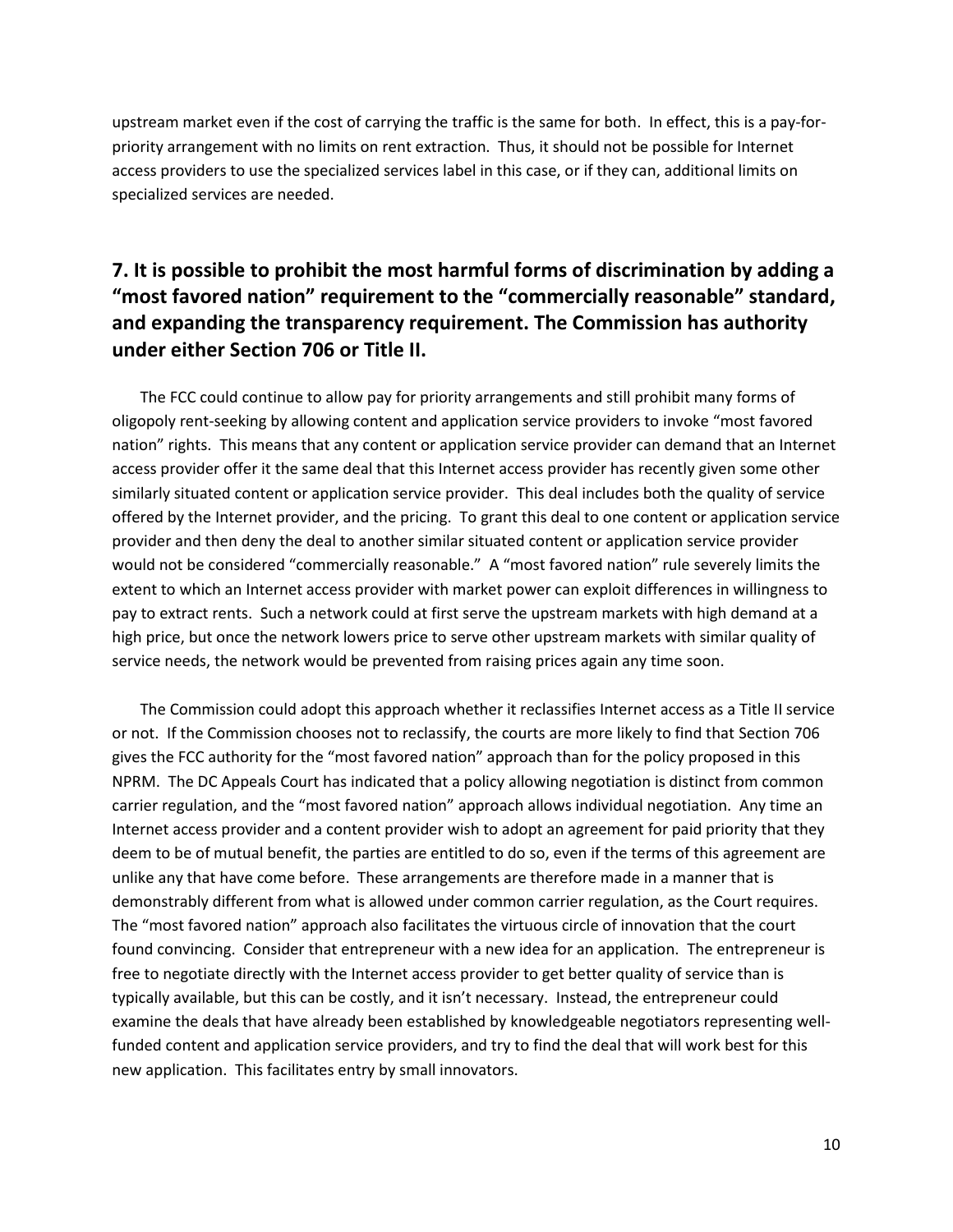The approach described above only works if content and application service providers know about the pay-for-priority arrangements of the past. Thus, the Commission should collect and publish information on those arrangements.<sup>19</sup>

#### <span id="page-10-0"></span>**8. The Commission should broaden its definition of "pay for priority."**

The NPRM says that "pay-for-priority arrangements" are arrangements "in which the broadband provider would agree with a third party to directly or indirectly prioritize some traffic over other traffic to reach the provider's subscribers."<sup>20</sup> This could be interpreted as an inappropriately narrow definition. There are countless technical ways in which an Internet access provider can give some traffic classes better quality of service than others that might not meet this definition, $^{21}$  but could still be effective in extracting rents. For example, an Internet access provider might make sure that 10% of capacity on a bottleneck link is always available to the favored traffic class during periods when there are packets from that class queued, or the Internet access provider may give all classes of traffic the same quality of service but some classes count towards a customer's monthly quota and others don't. The Commission should make clear that these arrangements are included too. The real issue is discrimination, and priority as described in the NPRM only includes some of many ways of discriminating

## <span id="page-10-1"></span>**9. The Commission should collect more information about interconnection agreements and congestion.**

Open Internet rules did not address interconnection by design. However, interconnection practices have been changing, and some have argued that Open Internet rules should be expanded to address interconnection.<sup>22</sup> Some point to recent peering disputes. The Commission should consider greater transparency in interconnection at this time, but not the regulation of quality or pricing. Thus, "no blocking" and "unreasonable discrimination" rules should not apply unless an agreement addresses the quality of service within the Internet access provider's network, in addition to interconnection itself.

It is theoretically possible that an Internet provider could use interconnection agreements in a way that harms the Open Internet. For example, a monopoly Internet access provider could deliberately allow its connections to transit networks to become congested, and then demand extremely high prices for peering from content providers whose application is harmed by congestion, or even deny peering to content providers that compete with affiliates of the Internet access provider. If this occurred, it could undermine the virtuous cycle of innovation and expansion, because smaller providers with new applications cannot easily establish direct peering and are more dependent on transit. Thus, there is a strong argument that the FCC has authority under Section 706 to act if this is occurring, and there is

<sup>&</sup>lt;sup>19</sup> Paragraph 88 of Open Internet NPRM, May 2014.<br><sup>20</sup> Paragraph 36 of Open Internet NPRM, May 2014.<br><sup>21</sup> Section 3 of J. M. Peha, "The Benefits and Risks of Mandating Network Neutrality, and the Quest for a Balanced Policy," *Telecom Policy Research Conference*, 2006. [www.ece.cmu.edu/~peha/balanced\\_net\\_neutrality\\_policy.pdf](http://www.ece.cmu.edu/~peha/balanced_net_neutrality_policy.pdf)<br><sup>22</sup> Paragraph 59 of Open Internet NPRM, May 2014.